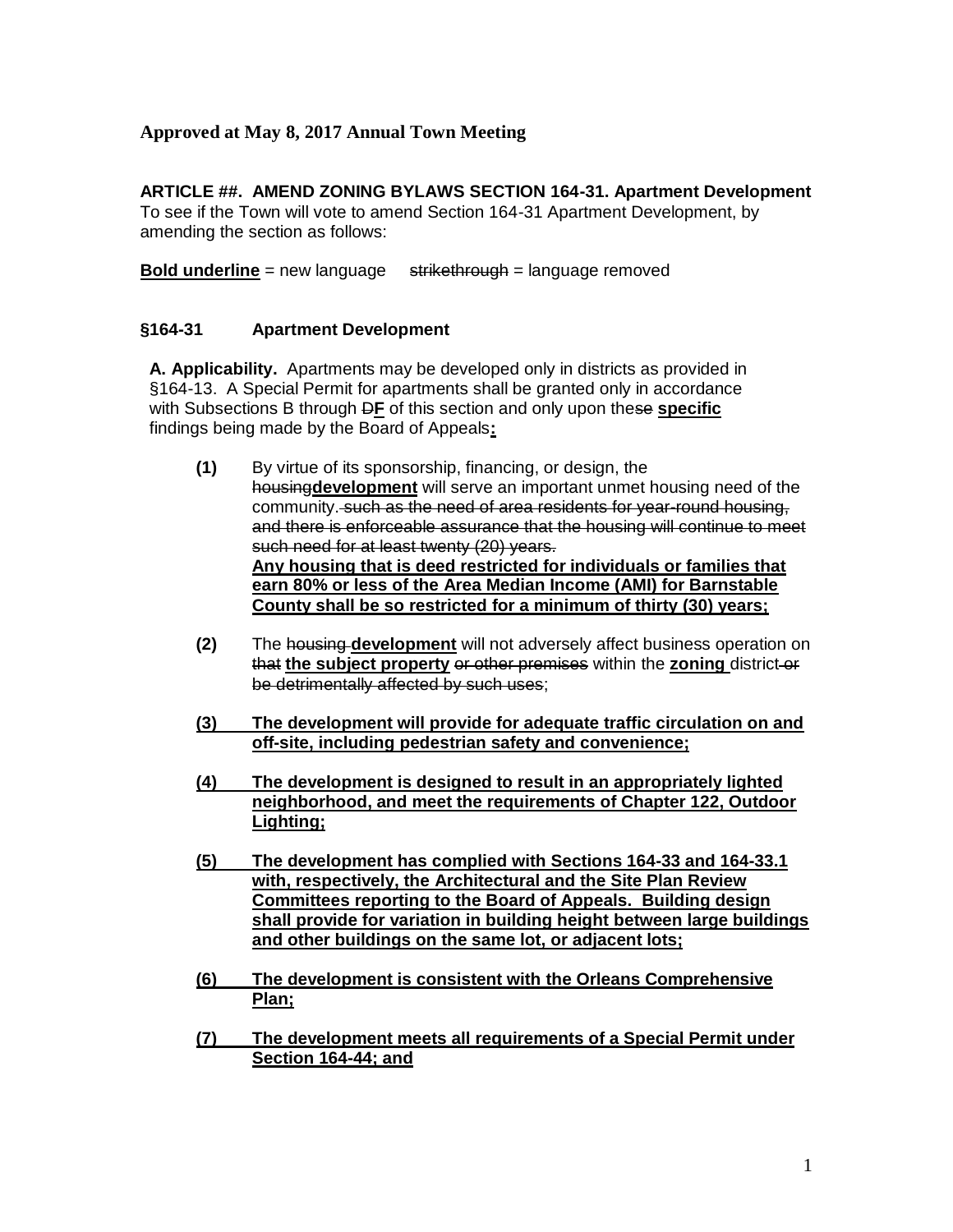**(8) A copy of any Special Permit application under this section shall be filed with the Planning Board when the application is filed with the Town Clerk, and the Planning Board shall review it and make recommendations to the Board of Appeals within forty-five (45) days of the filing date. The Board of Appeals shall consider any such recommendation in its review of the project.**

### **B. Dimensional Requirements**

Lot Area**.** Minimum lot area shall equal sixty thousand (60,000) square feet contiguous buildable upland area, except in the Village Center District, where minimum lot area shall equal twenty thousand (20,000) square feet contiguous buildable upland area. Seven Thousand (7,000) square feet of contiguous buildable upland area shall be provided per dwelling unit, except that in the Rural Business District fourteen thousand (14,000) square feet of contiguous buildable upland area shall be provided per dwelling unit. Alternatively, in each structure in which the floor area devoted to dwellings is less than that devoted to business, minimum lot area shall equal three thousand five hundred (3,500) square feet contiguous buildable upland area per dwelling unit, plus the area covered by the building, plus the area required for parking servicing the business use.

## **1. Lot Area and Density**

**a. Lot Area. Minimum lot area for apartment development shall be as follows:**

| <b>RB District</b>  | 60,000 s.f. of contiguous buildable upland |
|---------------------|--------------------------------------------|
| LB, GB Districts:   | 30,000 s.f. of contiguous buildable upland |
| <b>VC District:</b> | 20,000 s.f. of contiguous buildable upland |

**b. Residential Density in dwelling units per acre of contiguous buildable upland:** 

| <b>RB District:</b>         | 3 dwelling units per acre  |
|-----------------------------|----------------------------|
| <b>LB and GB Districts:</b> | 8 dwelling units per acre  |
| <b>VC District:</b>         | 10 dwelling units per acre |

- **c. In mixed residential and commercial developments in the GB, LB, and VC Districts, one-half (1/2) of the total lot area that is covered by the commercial building plus the parking area required to support the commercial use, shall be subtracted from the lot area for the purposes of calculating allowed density of residential units. Any required parking that is located under or within project buildings shall increase the lot area available for calculating unit density by reducing the parking lot area required to support the commercial use. (In calculating required parking, each space shall be equal to 300 square feet of area).**
- **2. Additional Units for Meeting Community Goals**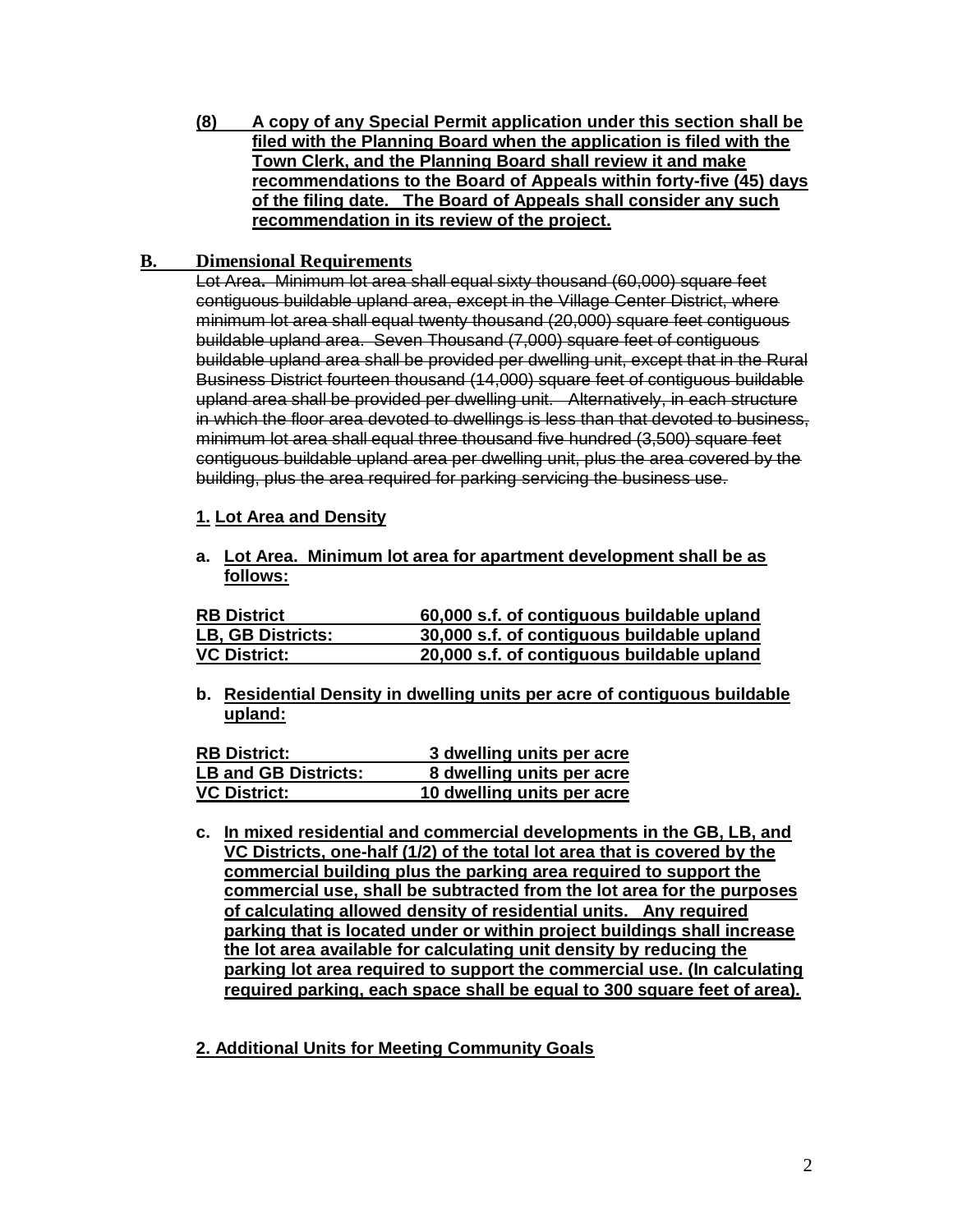**In addition to the density allowed herein, projects with the following components that support community goals shall be allowed additional dwelling units as follows:**

- **a. For each (one) 1-bedroom dwelling unit – 1 additional (one) 1-bedroom dwelling unit;**
- **b.** For each Affordable Housing Unit<sup>1</sup> 1 additional dwelling unit; and
- **c. For each 1,500 sq. ft. of preserved Significant Building² - 1 additional dwelling unit.**

**The above additional units may be permitted, up to a total project density of 14 dwelling units per acre of contiguous buildable upland in the VC District, and 12 dwelling units per acre of contiguous buildable upland in the GB and LB Districts.**

1as defined in Chapter 104, Affordable Housing, of the Orleans Town Code. **²as defined in Chapter 106, Demolition of Historic Structures, of the Orleans Town Code.**

**3. Affordable Housing Requirement**

**In order to further Town goals and meet the need for affordable housing, any apartment development with 10 or more dwelling units shall include 1 Affordable Housing Unit, as defined in Chapter 104 of the Orleans Town Code, for each 10 units of housing. Any fraction of a required Affordable Housing Unit shall be rounded up to the nearest whole unit.**

- C. Other Dimensional Requirements. The normally applicable district frontage **and** yard **requirements**, and building height requirements shall be observed. With **third floor housing, the building height provisions of Section 164-19.1. E. 1 through E. 7 may be utilized in the Village Center, General Business, and Limited Business Districts for apartment development. In such instances the mean height measured between the bottom of the eave and the highest point of the ridge on a pitched roof shall not exceed 35 feet.**
- D. Design Requirements.No structure shall contain more than twelve (12) **fifteen (15)** dwelling units**, except that in the Village Center District, up to twenty (20) dwelling units in a single structure may be allowed.** No dwelling unit shall have its lowest floor below grade at any point within its entire perimeter.
- E. **Nitrogen Discharge Limits.** No Special Permit shall be issued **granted** by the Zoning Board of Appeals for an apartment or other multi-family housing development where **when** the density exceeds two (2) units per acre of buildable upland area unless the Board of Health certifies that the septic system is designed to **can** achieve an effluent nitrogen concentration of 19 milligrams per liter (mgl) or less, as measured at the **point of** discharge**.**

# **F. Master Plan Special Permit.**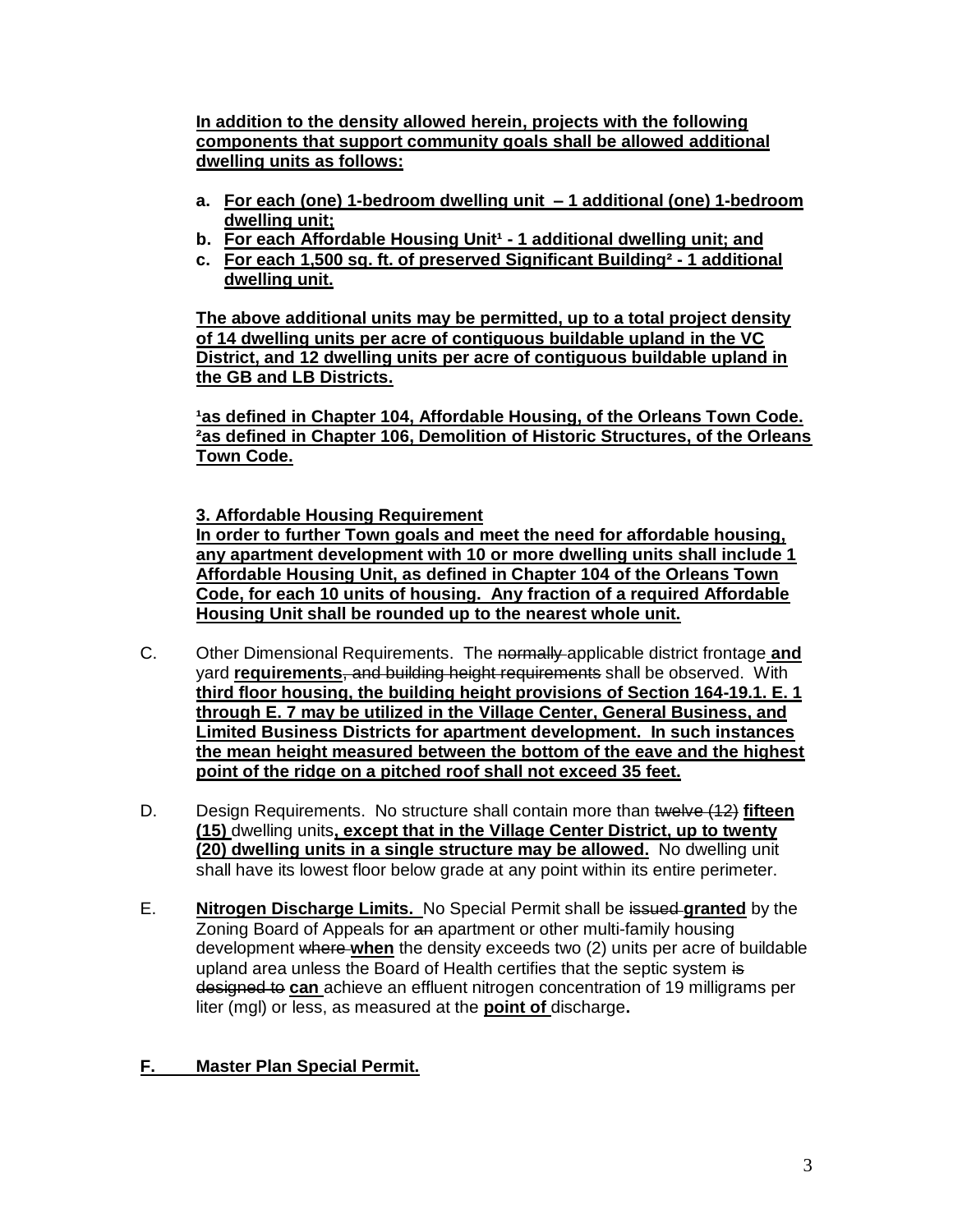**The Board of Appeals may grant a Special Permit for phased apartment development on one or more adjacent parcels in a coordinated fashion. Review of these proposals shall conform to the requirements for a Special Permit (Section 164-44), Site Plan Review (Section 164-33), and Architectural Review (Section 164-33.1) as applicable. Additionally, the following procedures and standards shall apply:**

- **1. The Master Plan Special Permit review shall run concurrently with all Special Permits required for the proposal. The other Special Permits required may include, but are not limited to, Special Permits for parking reduction (Section 164-34 B.3), uses allowed through Special Permit (Schedule of Use Regulations), an increase in the number of units per structure (164-31.D), and exemptions for sidewalks (Section 164-19.1.D). The approval of a Master Plan Special Permit shall include all applicable Special Permits by reference and shall be administered in accordance with subsections 2-4 below.**
- **2. After the initial Master Plan Special Permit is final, subsequent phases of development shall only require Site Plan approval (Section 164-33) if the Building Commissioner determines that the phase is consistent with the terms of the Special Permit, and that no major changes are proposed. For the purposes of this section, a major change is defined as:**
	- **a. An increase in the number of residential units such that it would exceed the number of residential units originally approved.**
	- **b. A decrease of more than 10% of the aggregate amount of parking that was originally approved.**
	- **c. A change that would eliminate elements of the original proposal needed in order to earn incentive housing units under Section 164- 31.B.2 (Additional Units for Meeting Community Goals).**

**If the Building Commissioner determines that the phase being reviewed qualifies as a major change, a modification to the original Master Plan Special Permit from the Board of Appeals pursuant to Section 164-44 shall be required for the approval of the change.**

- **3. Any Master Plan Special Permit granted under this section shall be subject to the expiration provisions of §164-44. Special permits. E.**
- **4. For the purposes of coordinating development across multiple parcels, the Board of Appeals may treat adjacent properties as a single property for measuring setbacks and other dimensional standards. Proposed buildings, travel lanes, parking areas, and other site features may cross interior property lines or be sited closer to those lot lines than what would otherwise be allowable. The Board of Appeals shall require that these adjacent parcels be in common ownership as a condition of the Master Plan Special Permit.**

And further, to amend Section 164-34 B. (3) to read as follows:

# **(3) Special Permits Shared Parking**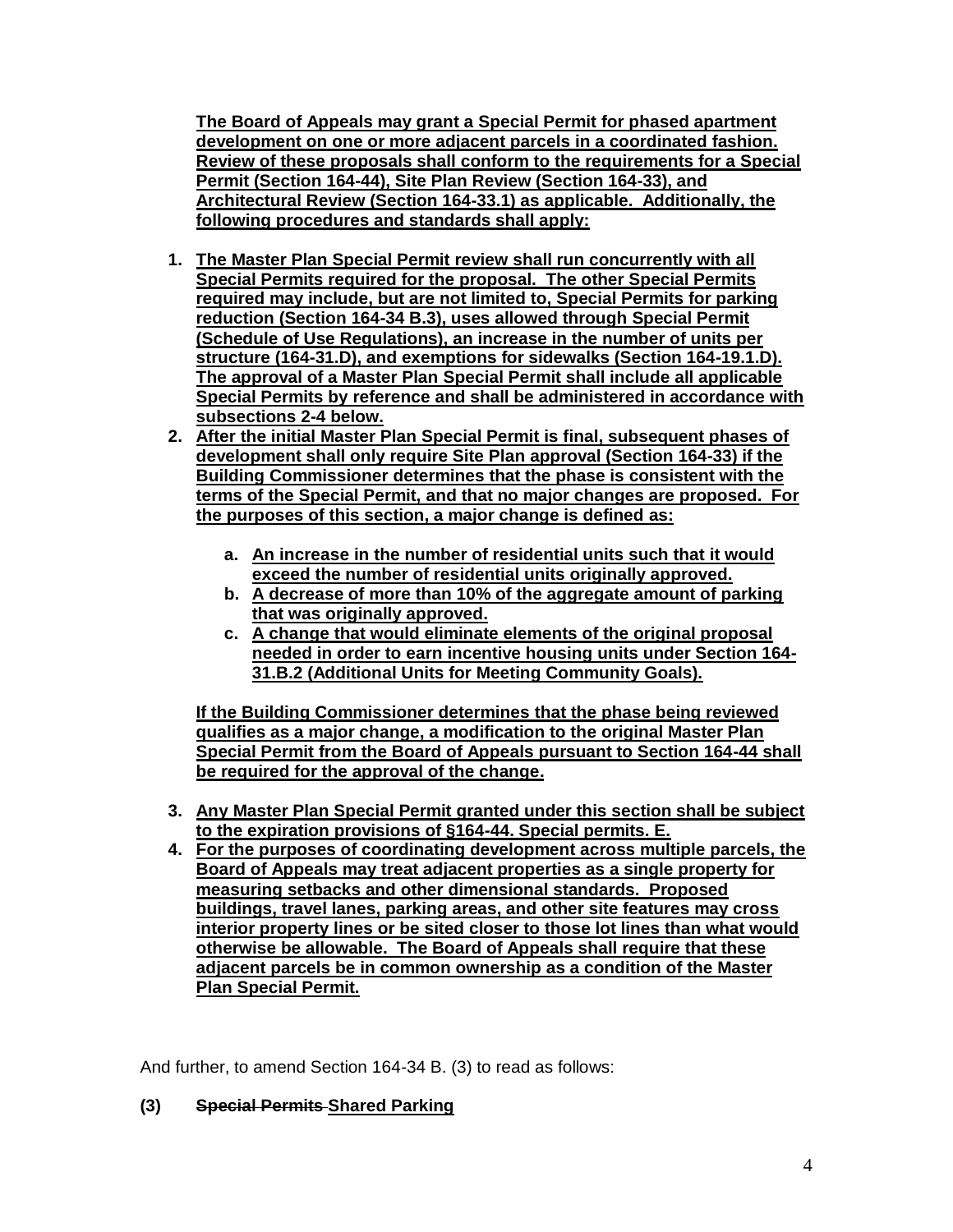The required number of spaces may be reduced below these standards **upon determination that special circumstances** on Special Permit from the Board of Appeals, upon the Board's determination that special circumstances, such as shared use of a parking lot by activities having different peak demand times, render a lesser provision adequate for all parking needs. **Such written determination may be made by the Building Commissioner for up to 20% reduction of the required number of parking spaces. The Planning Board shall consult with and advise the Building Commissioner if it is requested.** 

#### **Parking space reduction of greater than 20% shall require a Special Permit from the Board of Appeals, pursuant to Section 164-44.**

Any Special Permit reducing the required number of spaces issued pursuant to this Section in the case of educational, municipal and religious uses shall:

- **(a)** Be limited to two (2) years, renewable upon demonstration that the reduced parking is still adequate and
- **(b)** Be issued only upon assurances that if the special circumstances change, sufficient land will be available in the future to meet the parking requirements otherwise applicable at the time the Special Permit is issued, such assurances to be in the form of a recorded restriction or other land in the same ownership or other written assurance deemed adequate by the Board of Appeals. The Board of Appeals may, in its discretion, impose similar conditions on Special Permits reducing the number of parking spaces for other uses.

For uses allowed only on Special Permit, the Special Permit Granting Authority may similarly require a large number of spaces to be provided than indicated below if necessary to service anticipated demand.

#### **[Note - Table of Minimum Parking Requirements intentionally not included, is intended to remain in bylaw]**

**Bold underline** = new language strikethrough = language removed

## **ARTICLE ##. AMEND ZONING BYLAWS SECTION 164-33.1 ARCHITECTURAL REVIEW**

To see if the Town will vote to amend Section 164-33.1 Architectural Review, Sections D and E, by amending sections as follows:

### **164-33.1 Architectural Review.**

**D. Procedure**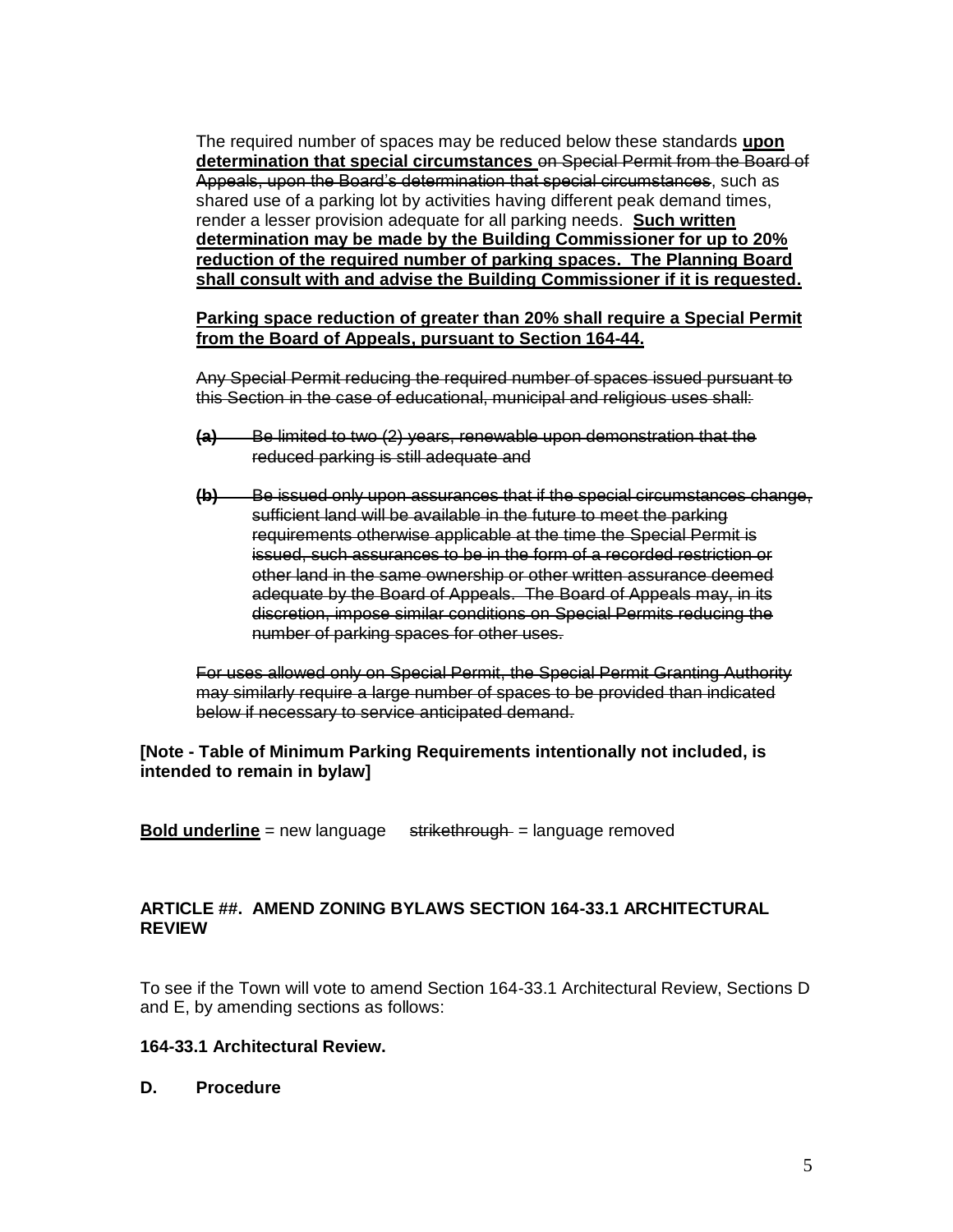(1) Preliminary Review. The Architectural Review Committee shall provide Preliminary Review of proposed buildings or alterations at their regular meetings **within 30 days** no later than two weeks of receipt of an application. A brief description of the proposed construction or improvements shall be included on the application which shall be available in the Building Department. Plans or sketches are required.

Signs, new or modified, decks, accessory structures such as fences, flagpoles and trellises, and installation of siding or roofing, door and window replacements, and work which does not require a building permit are generally subject only to Preliminary Review. A Plan Review Report will be forwarded to the Building Department. In all other cases, Preliminary Review will be optional, but available at the request of the applicant for exchange of information and ideas before plans for Final Review are submitted.

- (2) Application for Final Plan Review. Application for plan approval under Final Plan Review shall be made by submitting an application and sufficient copies of the Site Plan and other required materials as described below to the Building Department or Committee Recording Secretary. Applications shall be available in the Building Department. Notice of the time, date, and place of review and the location of proposals scheduled for Final Plan Review shall be published in a local newspaper not less than seven (7) **six (6)** days prior to the date of the review.
- (3) Drawings and Materials for Final Plan Review.
	- a. Site Plan. Site plans shall include boundaries and dimensions of the lot; parking areas, driveways, walkways and loading areas; existing and proposed structures; information relating to the intensity and extent of proposed lighting; a landscaping plan showing location of trees 6" or greater in diameter to be removed or retained, and type and location of other existing or proposed plantings; existing or proposed benches, footpaths or other pedestrian amenities; and principle dimensions of signs.
	- b. Architectural Elevations. Building facades, building height, roof pitch, fenestration, doors, floor to floor height shall be shown at a minimum of  $1/8" = 1 = 0"$  scale.
	- c. Photographs. Polaroid or other photographs of the site and abutting properties shall be required.
	- d. Samples. Samples of exterior building materials including color shall be part of the application.
	- e. Historical Information. Information on year built, historical significance, if any, and historic use shall be included in materials for review.
- (4) Final Plan Review Report and Recommendations. Within thirty (30) **sixty (60)** days of their receipt of the application for Final Plan Review, the Architectural Review Committee shall review applications and forward a Final Plan Review Report containing its description and recommendations to the Building Inspector. This deadline may be extended at the request of the applicant. The Final Plan Review Report shall be based on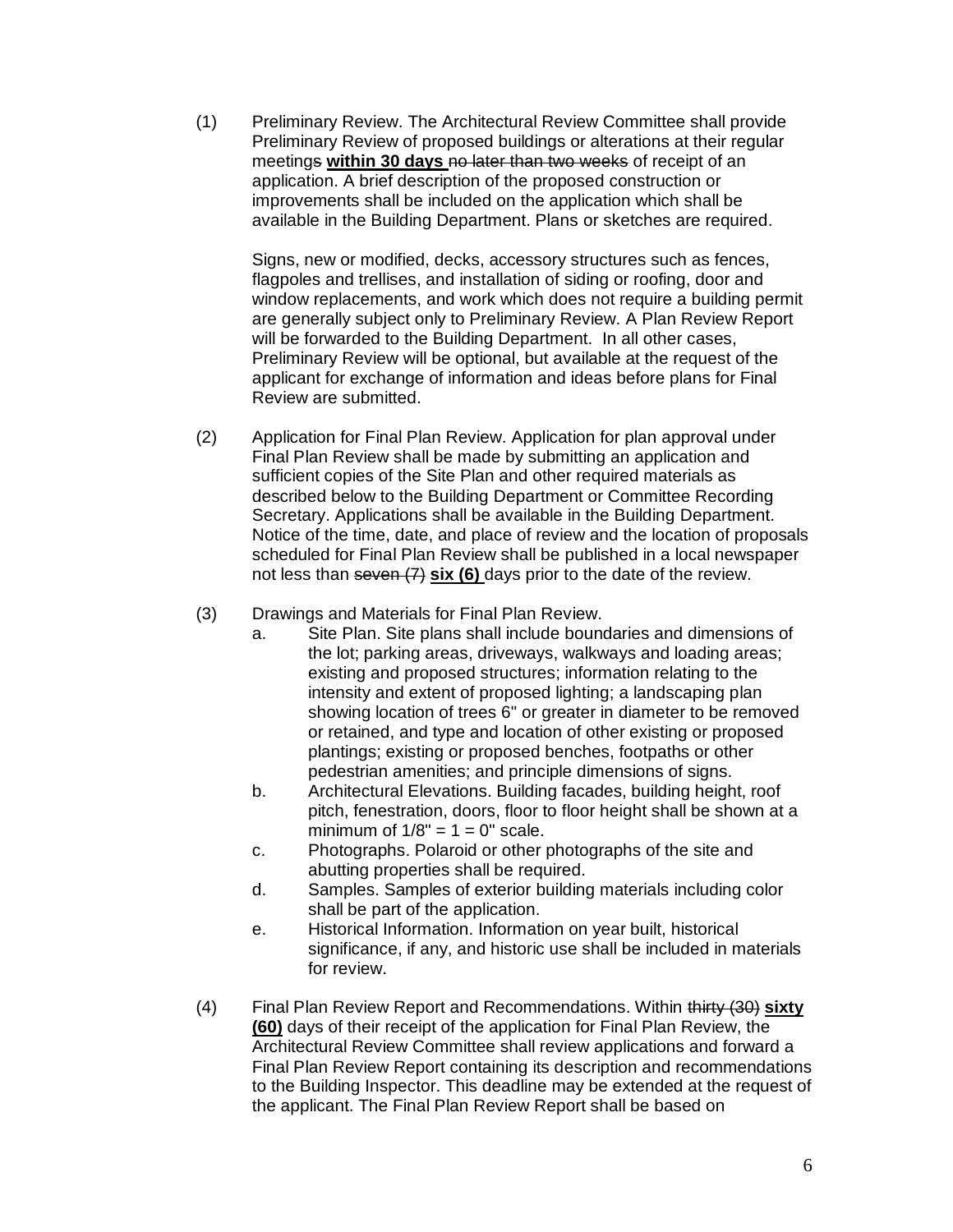consideration of the design criteria in Subsection E below and shall state in all cases the Committee's decision to approve, approve with modifications or disapprove of the plan and shall contain specific written findings relating to compliance with the design criteria.

The committee may disapprove a proposal if it fails to meet the design criteria in Subsection E and there is a resultant negative visual impact on the town. In the case of disapproval, the committee shall state clearly how the proposal fails to comply and describe the resultant negative impact. A copy of this report shall be hand delivered or mailed by certified mail to the applicant no later than the day it is forwarded to the Building Inspector. If the proposal requires a variance or Special Permit, the Building Inspector shall immediately transmit the Architectural Review Committee's report to the Special Permit Granting Authority.

- (5) Issuance of Building or Special Permits. Neither the Building Inspector nor the Special Permit Granting Authority shall issue a building permit or Special Permit for construction subject to these requirements unless the Architectural Review Committee has approved the plans, the deadline for action has expired, or an appeal of this bylaw or an Exemption from Final Plan Review has been granted. In the event of Architectural Review Committee disapproval of a proposal, the Building Inspector shall not issue a building permit nor shall the Special Permit Granting Authority issue a Special Permit.
- (6) Appeals. Any decision by the Architectural Review Committee under this section may be appealed to the Board of Appeals by any party having standing, including town officials and boards, as provided under M.G.L. Ch. 40A, § 8.

### **E. Design Criteria**

The following criteria shall be used as a guide for the Architectural Review Committee when reviewing applications. No project shall be approved unless the Architectural Review Committee finds that it meets the overall intent of the design criteria described in this bylaw.

- 1. Character. The proposal shall complement the existing Cape Cod community character that is illustrated by the variety of architectural styles set throughout Orleans. Contemporary or non-traditional designs should not be discouraged if they can be shown to be compatible with the surrounding environment.
- 2. Distinguishing Features. Original stylistic features or examples of skilled craftsmanship of historic or aesthetic significance on a building shall be preserved and maintained or replaced with similar elements where possible and where desirable.
- 3. Architectural Details. The architectural details, including signs and use of building materials, should be harmonious with the building's overall architectural style and preserve and enhance the character of the surrounding area.
- 4. Scale. The proposal demonstrates balanced proportions in relation to height and width, roof shape and pitch, and windows and doors. Scale should be consistent **compatible** with other structures in the surrounding area.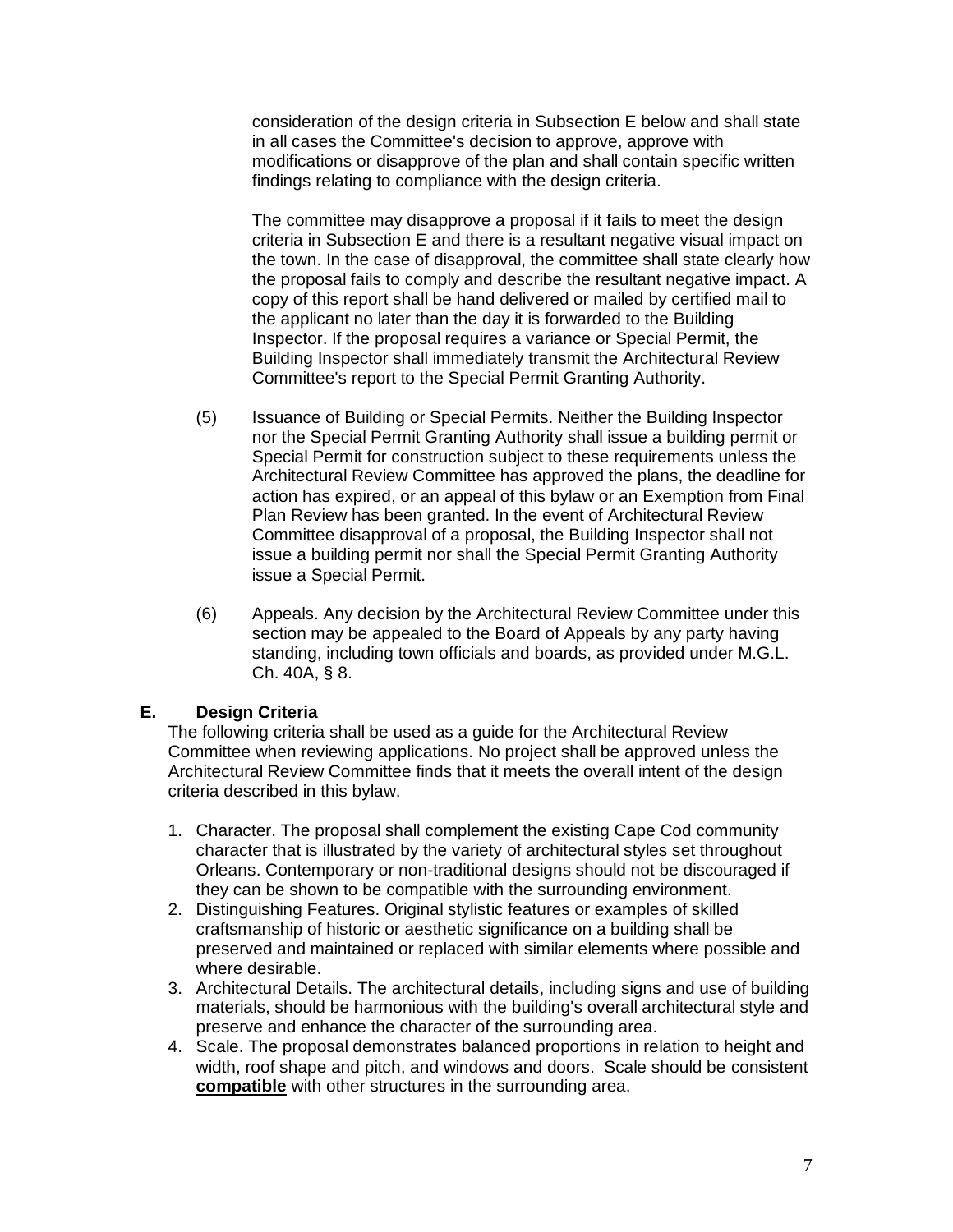- 5. Massing and Bulk. There should be an overall relationship between the building size & scale and the lot that is consistent **compatible** with surrounding properties. Nearby structures built in proportion to one another are desirable.
- 6. Setback. The proposed **building front maintains or builds a street front where possible to reinforce the character of the area wherever possible and desirable.** setback from the street re-enforces the existing building setbacks in the surrounding area where the existing setbacks are desirable. Providing continuity of this set back line maintains the character of the street.
- 7. Height. There should be a relationship between the height of the proposed structure and that of adjacent properties that is consistent **compatible** within the surrounding area.
- 8. Building Materials. The exterior siding, roof, windows, doors, and trim should be compatible with desirable and traditional materials used in the community. Exterior building materials such as stucco and exposed concrete, though in existence, are not desirable. The use of innovative building materials shall not be discouraged by this criteria provided they are compatible with traditional Cape Cod style.
- 9. Roof. The shapes and angles of roofs should be consistent **compatible** with surrounding roof shapes and pitches to maintain a visual balance.
- 10. Fenestration. The patterns of windows and doors should maintain a balance that conveys a sense of function and scale to the structure.
- 11. Color. Building exteriors, including signs, should have colors consistent with traditional Cape Cod designs and compliment the function of the elements and their locations.
- 12. Signs. All aspects of signs including but not limited to shape, size, font style, color, design and construction, are subject to the design criteria listed in this bylaw. For buildings containing more than one business, continuity in sign design is desirable (see section 164-35).
- 13. Lighting. Light shall be contained on site through adequate shielding and downward direction. All outdoor lighting shall comply with Chapter 122 of the Orleans Town Code.
- 14. Landscaping. Grade changes, plantings, fencing, and other aspects of landscaping, should complement the existing area landscaping as well as integrate buildings with their environment and provide amenities for pedestrians. Plantings on the street-facing side of buildings, window boxes and planters are desirable. Benches or other seating arrangements, distinctive treatment of walkways, and links with other buildings for pedestrians are encouraged. Plants that are native to Cape Cod and provide habitat value are preferred.

# **Article X: Amend Zoning Bylaw to add Temporary Moratorium**

To see if the Town will vote to amend the Town's Zoning Bylaw by adding a new Section 164-40.4, "Temporary Moratorium on Recreational Marijuana Establishments and Marijuana Retailers" that would provide as follows, and further to amend the Table of Contents to add Section 164-40.4: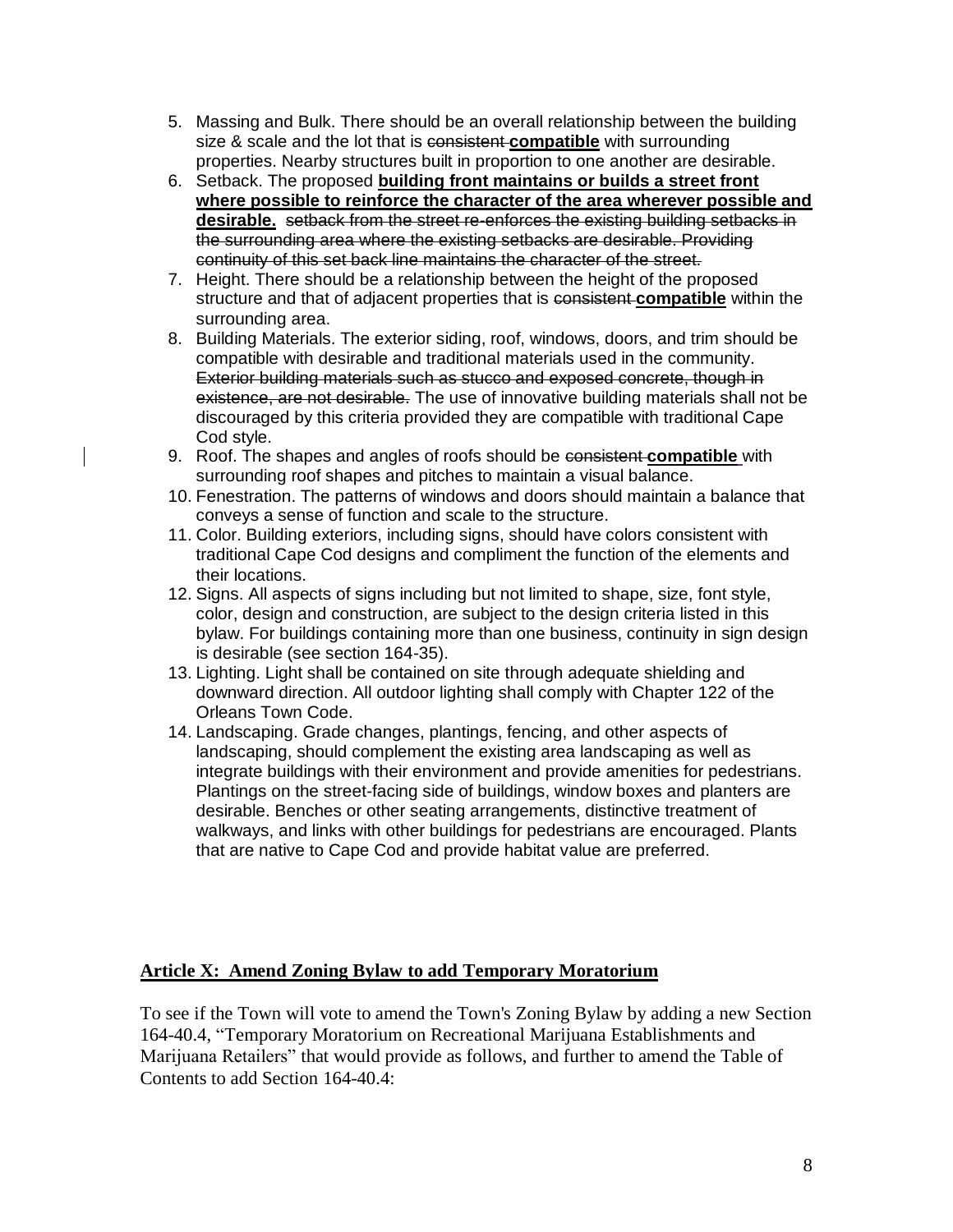# **Section 164-40.4. Temporary Moratorium on Recreational Marijuana Establishments and Marijuana Retailers**

# **§1. Purpose.**

By vote at the State election on November 8, 2016, the voters of the Commonwealth approved a law regulating the cultivation, distribution, possession and use of marijuana for recreational purposes. The law provides that it is effective on December 15, 2016 and the Cannabis Control Commission is required to issue regulations regarding implementation by September 15, 2017. Chapter 351 of the Acts of 2016, approved by the Governor on December 30, 2016 and effective immediately as an emergency law, extends the time period for the issuance of the regulations by six months to March 15, 2018. (See Section 11 of Chapter 351 of the Acts of 2016.)

Currently under the Zoning Bylaw, Recreational Marijuana Establishments and Marijuana Retailers are not permitted uses in the Town and any regulations promulgated by the Cannabis Control Commission are expected to provide guidance to the Town in regulating Recreational Marijuana Establishments and Marijuana Retailers.

The regulation of Recreational Marijuana Establishments and Marijuana Retailers raise novel and complex legal, planning, and public safety issues and the Town needs time to study and consider the regulation of Recreational Marijuana Establishments and Marijuana Retailers and address such novel and complex issues, as well as to address the potential impact of the State regulations on local zoning and to undertake a planning process to consider amending the Zoning Bylaw regarding regulation of Recreational Marijuana Establishments and Marijuana Retailers and other uses related to the regulation of recreational marijuana. The Town intends to adopt a temporary moratorium on the use of land and structures in the Town for Recreational Marijuana Establishments and Marijuana Retailers so as to allow the Town sufficient time to engage in a planning process to address the effects of such structures and uses in the Town and to adopt provisions of the Zoning Bylaw in a manner consistent with sound land use planning goals and objectives.

# **§2. Definitions.**

"Manufacture", to compound, blend, extract, infuse or otherwise make or prepare a marijuana product.

"Marijuana accessories", equipment, products, devices or materials of any kind that are intended or designed for use in planting, propagating, cultivating, growing, harvesting, manufacturing, compounding, converting, producing, processing, preparing, testing, analyzing, packaging, repackaging, storing, containing, ingesting, inhaling or otherwise introducing marijuana into the human body.

"Marijuana cultivator", an entity licensed to cultivate, process and package marijuana, to deliver marijuana to marijuana establishments and to transfer marijuana to other marijuana establishments, but not to consumers.